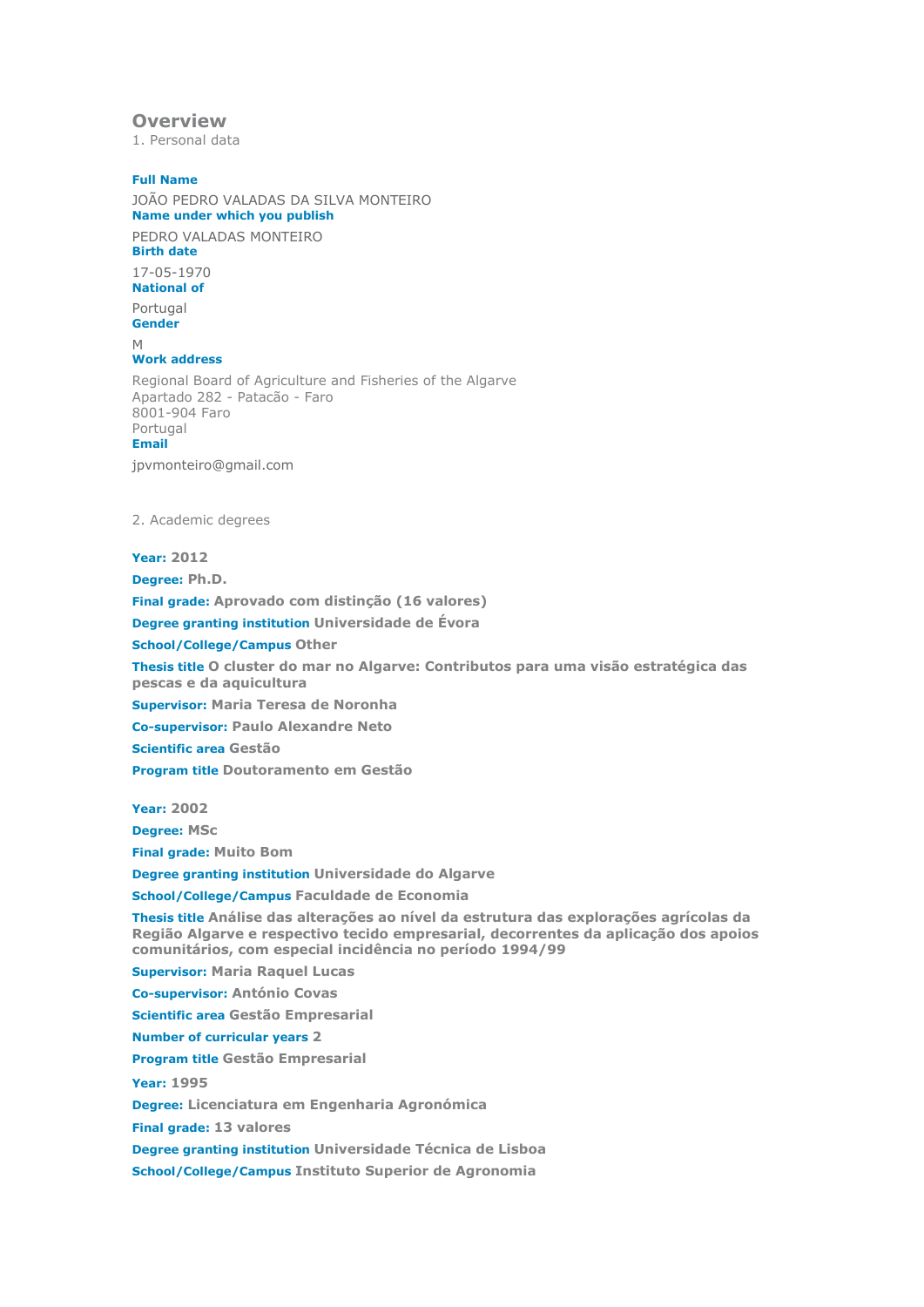**Thesis title n/a Supervisor: n/a Co-supervisor: n/a Scientific area Agronomia Number of curricular years 5 Program title Engenharia Rural** 3. Previous activity and current status **Período Cargo, categoria ou actividade Instituição** 06-10- 2017 a Invited Assistant Professor for Environmental and Energy Markets, Companies and Products / Master on Economics of Innovation and Entrepreneurship Faculty of Economics / University of Algarve 10-1-2012 a Assessor Principal Direção Regional de Agricultura e Pescas do Algarve 04-6-2001 a 03-6- 2004 Chefe da Divisão de Horto-Floricultura e Fruticultura Direção Regional de Agricultura do Algarve 04-6-2004 a 28-2- 2007 Diretor de Serviços de Planeamento e Política Agro-Alimentar Direção Regional de Agricultura do Algarve 01-3-2007 a 09-2- 2009 Diretor de Serviços de Planeamento e Controlo Direção Regional de Agricultura e Pescas do Algarve 10-2-2009 a 09-1- 2012 Diretor Regional Adjunto de Agricultura e Pescas do Algarve Direção Regional de Agricultura e Pescas do Algarve 4. Area of scientific activity Gestão Economia dos Recursos Naturais Desenvolvimento regional Cluster do Mar Inovação

Redes de cooperação

5. Present research interest

#### **Domain of specialization** Gestão **Current research interests**

Economia dos Recursos Naturais Cluster do mar Inovação Redes de Cooperação **Other professional interests/activities**

**Agricultura** Florestas Desenvolvimento regional Desenvolvimento rural

6. Experience as scientific adviser

7. Participation in R&D projects

#### **Participação em projectos de investigação (coordenador/membro de equipas)**

Colaborador da equipa técnica responsável pela componente Case Study Algarve (Portugal) no âmbito do estudo promovido pela Comissão Europeia / DG REGIO "Evaluation of the main achievements of Cohesion Policy Programmes and Projects over the longer term in 15 selected Regions: From 1989-1993 Programming Period to the Present" (2011.CE.16.B.AT.015), que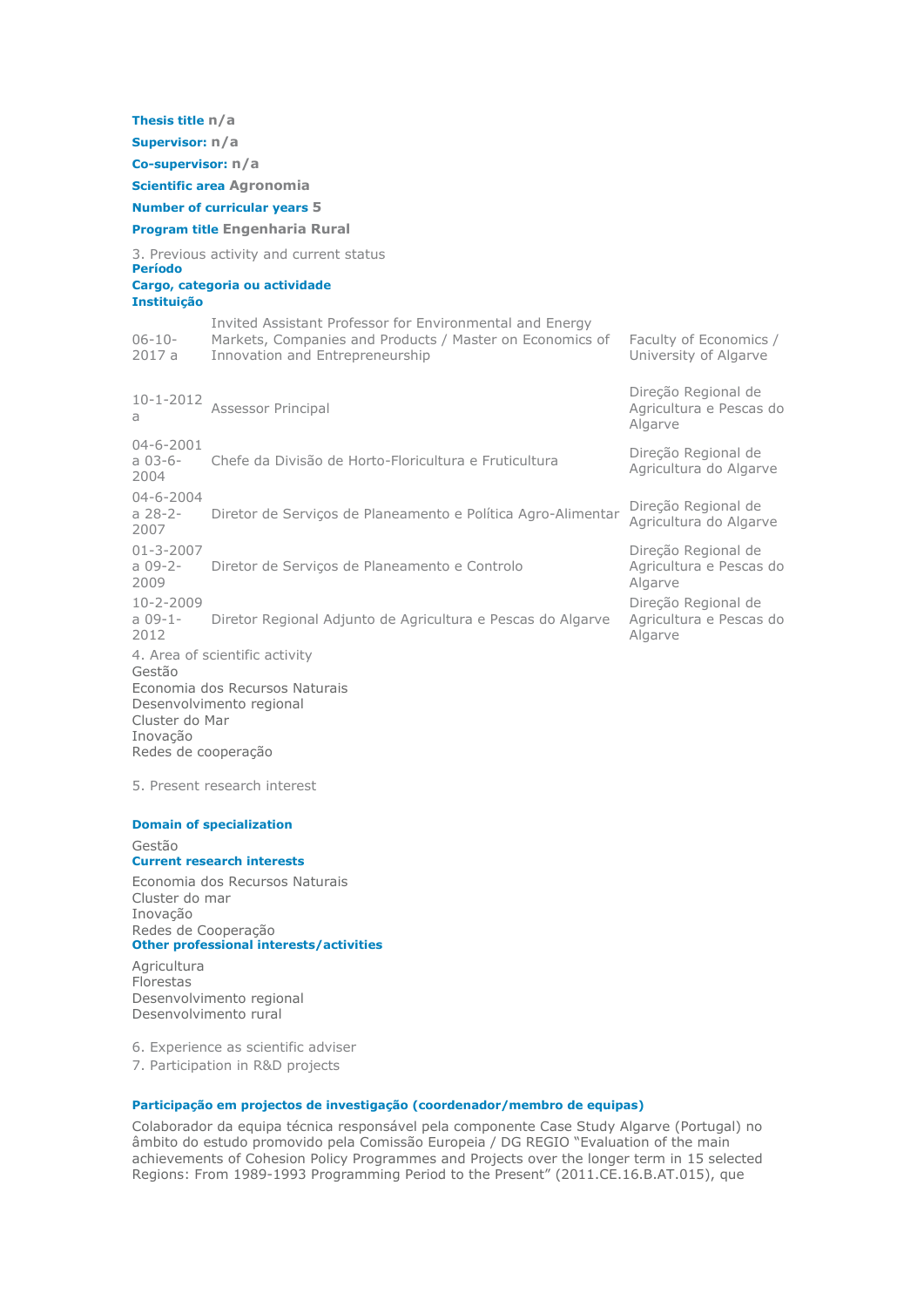pretende explicitar a relevância, eficácia e utilidade da Política de Coesão, numa perspectiva de longo prazo. Este estudo foi levado a cabo por um consórcio europeu coordenado pelo European Policies Research Centre (EPRC) da Universidade de Strathclyde e pela London School of Economics, sendo em Portugal desenvolvido pela Universidade Nova de Lisboa.

8. Prizes and awards received **Year**

# **Name of the prize or award Promoting entity**

2001

Prémio de Mérito ao melhor aluno do 1º curso de Mestrado em Gestão Empresarial Faculdade de Economia da Universidade do Algarve

9. Published works

## **Teses**

. Monteiro, P. (2001). "Análise das alterações ao nível da estrutura das explorações agrícolas da Região Algarve e respectivo tecido empresarial, decorrentes da aplicação dos apoios comunitários, com especial incidência no período 1994/99". Dissertação para obtenção do grau de Mestre em Gestão Empresarial. Faro: UALG/FEUALG

. Monteiro, P. (2012). "O Cluster do Mar no Algarve: Contributos para uma Visão Estratégica das Pescas e da Aquicultura". Tese de doutoramento para obtenção do grau de Doutor em Gestão pela Universidade de Évora. Évora: UÉvora.

#### **Livros (autor)**

. Monteiro, P. (2014). Enhancing the Competitiveness of Peripheral Coastal Regions. LAP LAMBERT Academic Publishing: Saarbrücken/Germany, 196 pp. (ISBN 978-3-659-45545-2).

#### **Capítulos de livros**

. Fernandes, E. et al. (2006). "A Região do Algarve – Viticultura", in Syngenta (Ed.), "A Vinha e o Vinho em Portugal". Lisboa: Verbo.

. Monteiro, P. (2013). Algarve Marinas. In R. Salvador, R. Simões & D. Charles, ""Evaluation of the main achievements of Cohesion Policy Programmes and Projects over the longer term in 15 selected Regions (From 1989-1993 Programming Period to the Present): Case Study Algarve (Portugal)" (2011.CE.16.B.AT.015), Glasgow: European Policies Research Centre (EPRC) and London: London School of Economics.

.Monteiro, P. and Salvador, R. (2015). Main Challenges facing the Aquaculture Sector: From a Worldwide Insight to a Regional Perspective. In C. G. Soares and T. A. Santos (Eds.), "Maritime Technology and Engineering", London: Taylor & Francis Group (ISBN: 978-1-138-02727-5).

. Pereira, L. and Monteiro, P. (2016). The Economy of Fisheries in the Algarve. In Centro de Documentação Europeia (Ed.), "A Europa e o Mar: Inovação e Investigação Científica em Portugal". Faro: Universidade do Algarve, 61-72.

## **Artigos em revistas de circulação internacional com arbitragem científica**

. Monteiro, P.; Salvador, R. and Soares, C. Guedes (2017). "A Micro-Cluster Approach Applied to the Case of the Nautical Tourism Sector of the Algarve Region (Portugal)". Tourism in Marine Environments 12(2), 105-124

. Monteiro, P. (2017). "The Purse Seine Fishing of Sardine in Portuguese Waters: A Difficult Compromise Between Fish Stock Sustainability and Fishing Effort". Reviews in Fisheries Science & Aquaculture, 25(3).

. Monteiro, P. (2016). "Managing scarce resources and sensitive ecosystems: assessing the role of the CFP in the development of Portuguese fisheries". Journal of Environmental Assessment Policy and Management, 18(4).

.Monteiro, P. (2016). "Fisheries and climate change: Inevitability or prophylaxis?". Croatian Journal of Fisheries, 74, 2016, 115-135.

.Monteiro, P. (2016). "The Role of knowledge-intensive service activities on inducing innovation in co-opetition strategies". Int. J. Management and Enterprise Development, Vol. 15, No. 1.

.Monteiro, P. (2014). "General Insights of the Portuguese Maritime Economy and Particularly of the Algarve Region: Contributing Towards a Strategic Vision". Journal of Maritime Research, Vol XI. No. I (2014) pp 3–9 (ISSN: 1697-4040).

. Monteiro, P.; Neto, P. & Noronha Vaz, T. (2014). "Understanding the ways and the dynamics of collaborative innovation processes". Urban, Planning and Transport Research 2(1), pp. 247-264. . Monteiro, P.; Noronha Vaz, T. & Neto, P. (2013). "A Differentiation Framework for Maritime Clusters: Comparisons across Europe". Sustainability 5(9), pp. 4076-4105.

#### **Artigos em revistas nacionais com arbitragem científica**

. Monteiro, P.; Noronha Vaz, T. & Neto, P. (2012). "The Idiosyncratic Nature Of Maritime Clusters: Considerations For Their Possible Differentiation". Portuguese Journal of Management Studies, 17(1), pp. 7-38. Lisboa: ISEG.

. Monteiro, P.; Noronha Vaz, T. & Neto, P. (2011). "Contributions towards a Cluster Strategy for